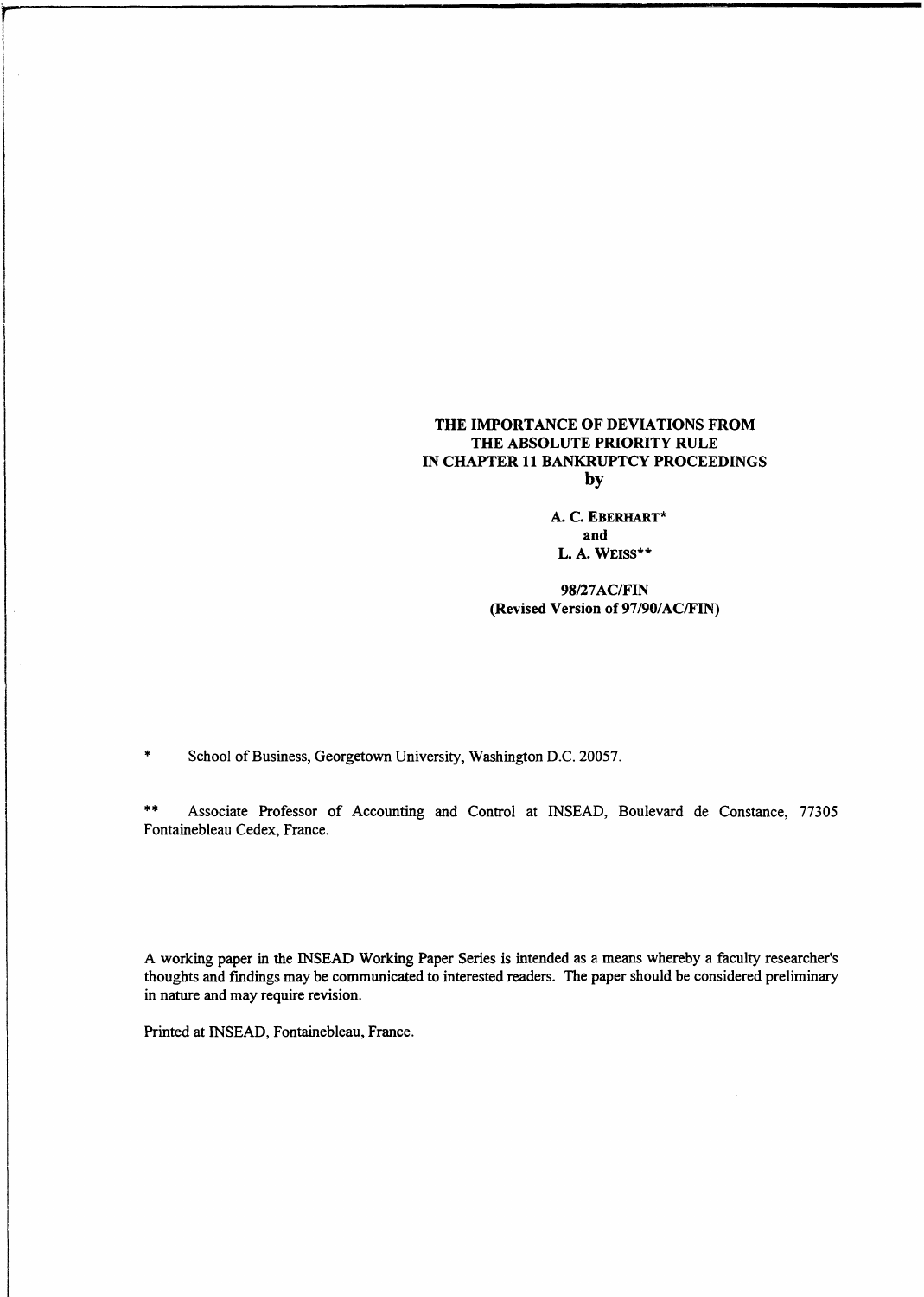# **The Importance of Deviations from the Absolute Priority Rule in Chapter 11 Bankruptcy Proceedings**

Allan C. Eberhart School of Business Georgetown University Washington, D.C. 20057 eberhara@gunet.georgetown.edu

Lawrence A. Weiss INSEAD Boulevard de Constance 77305 Fontainebleau, France Weiss@Insead.Fr

March 1998

We would like to thank Prem Jain, Lisa Fairchild, and Marilyn Ryngiewicz for their comments and suggestions. Eberhart received support from a Goldman, Sachs & Co. Fellowship and a summer research grant from Georgetown University. The Georgetown University Center for Business-Government Relations also provided support.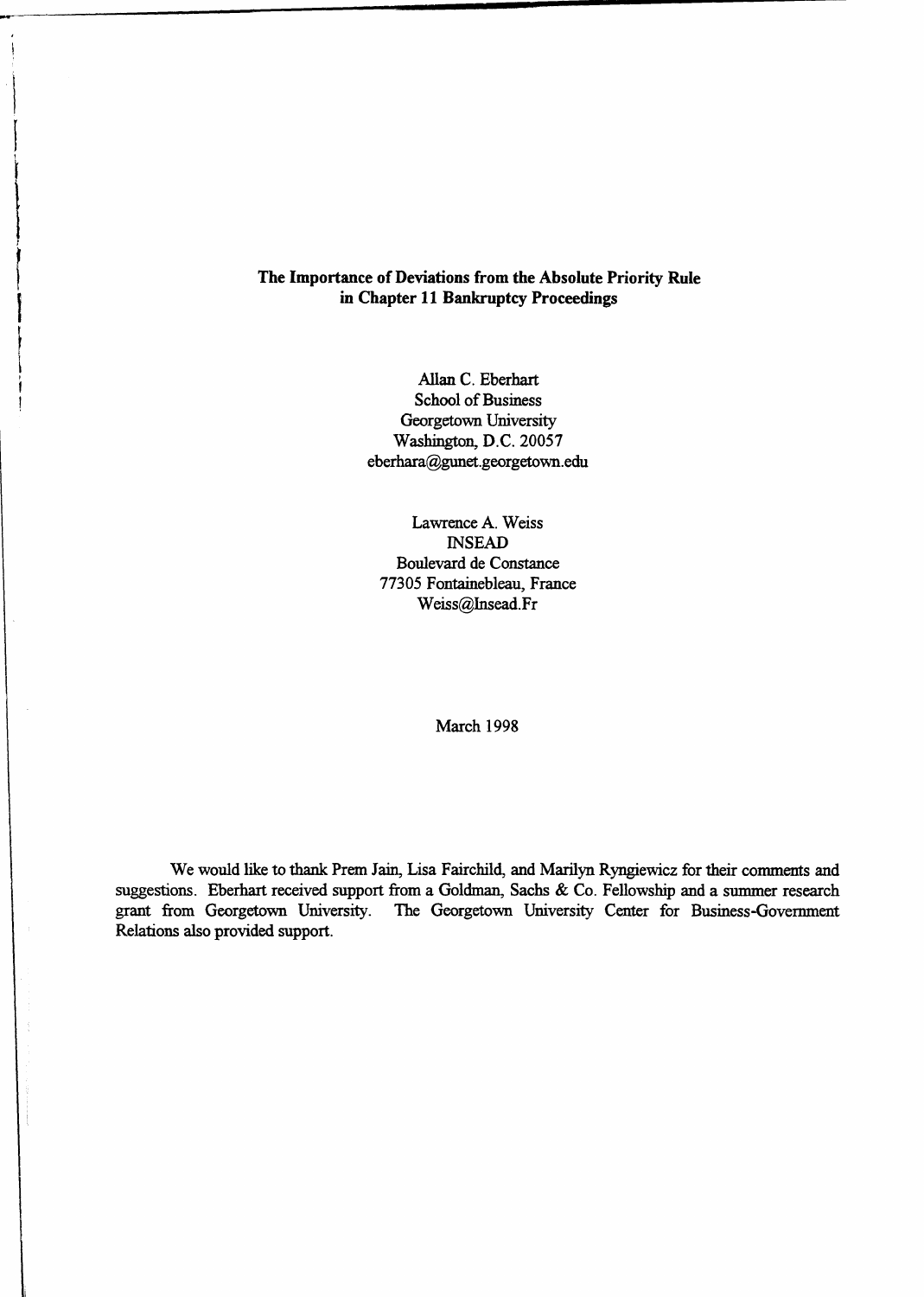# **The Importance of Deviations from the Absolute Priority Rule in Chapter 11 Bankruptcy Proceedings**

### **Abstract**

Departures from the absolute priority rule (APR) in Chapter 11 bankruptcy proceedings have been of great interest to finance scholars throughout the 1990s. In a recent article, Beranek, Boehmer and Smith (1996, BBS) criticize three of the early articles in this area (Franks and Torous (1989), Eberhart, Moore and Roenfeldt (1990) and Weiss (1990); collectively called the priority papers), among others. This paper reviews the BBS paper, explains why APR violations have been interesting to finance researchers, and documents the validity of the priority papers' focus.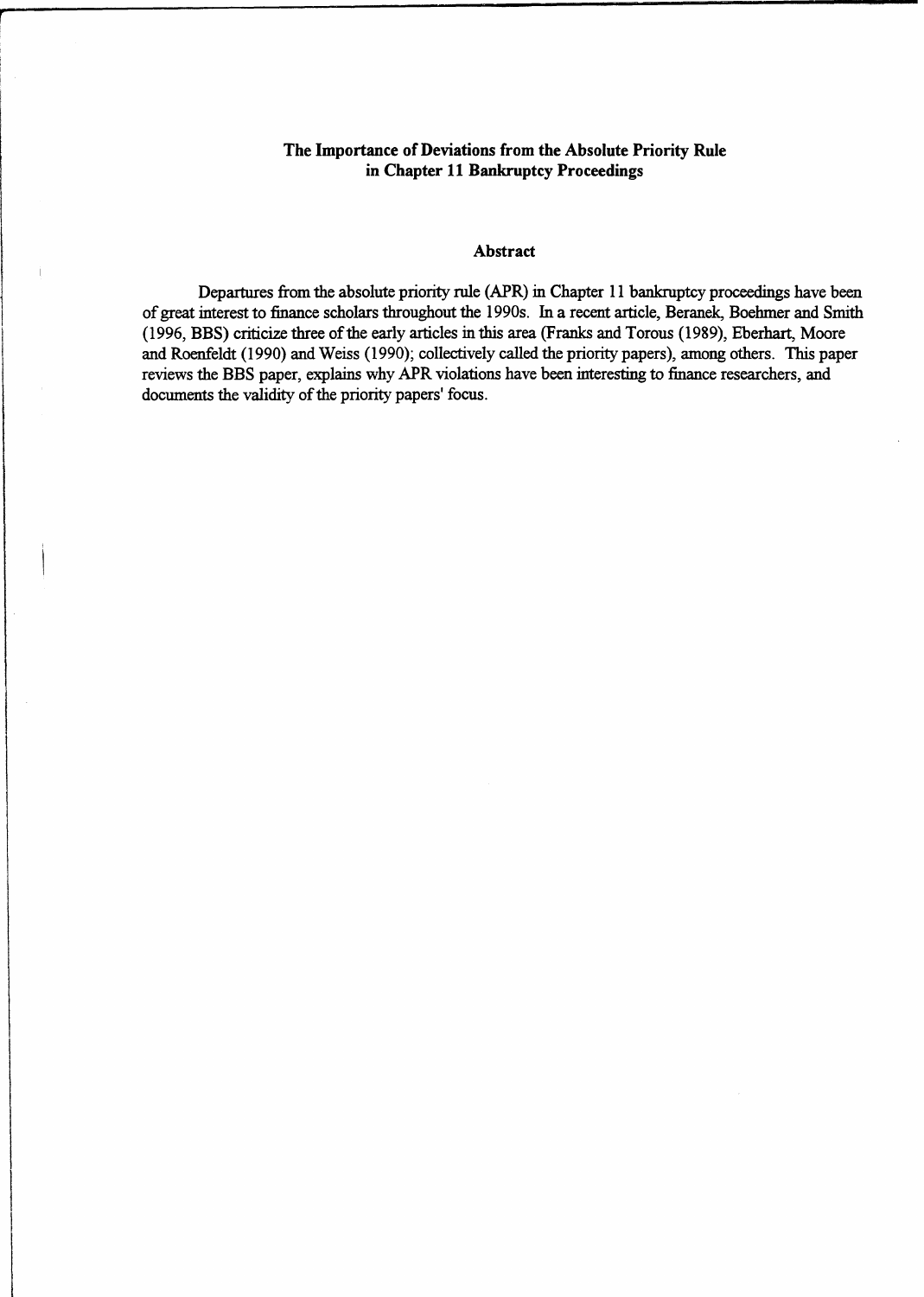Frequent departures from the absolute priority rule (APR) in Chapter 11 bankruptcy proceedings have been of great interest to finance researchers over the past several years. Since the publication of Franks and Torous (1989), Eberhart, Moore and Roenfeldt (1990) and Weiss (1990) (collectively called the priority papers), many theoretical and empirical papers have explored the implications of departures from the APR.<sup>1</sup>

Recently, Beranek, Boehmer and Smith (1996, hereafter BBS) criticize the priority papers for providing a misleading interpretation of the APR. First, they claim the priority papers do not inform readers that Chapter 11 allows for violations of the APR. Second, they criticize the priority papers for failing to explain why APR violations are important. In the last part of their paper, BBS propose a new APR definition and present some empirical evidence to support their views.

The purpose of this paper is to answer the BBS criticisms and correct any confusions in the literature about APR violations, especially those created by the BBS paper. This paper proceeds as follows: Section I explains the importance of APR violations and documents how the priority papers clearly note that Chapter 11 allows for APR violations. In Section II we demonstrate the validity of the priority papers' definitions of the APR and the problems with the new definition provided by **BBS.** Section III uncovers problems with the BBS empirical section. Our summary and conclusions are presented in Section W.

### I. **Deviations from the APR**

#### A. Full and Complete Disclosure

BBS criticize the APR definition in the priority papers. Listed below are the definitions from each priority paper.

Eberhart, Moore and Roenfeldt (1990 p. 1457) define the APR:

The absolute priority rule (hereafter APR) states that a bankrupt firm's value is to be distributed to suppliers of capital such that senior creditors are fully satisfied before any distributions are made

<sup>&#</sup>x27;For example, Daigle and Maloney (1994), Eberhart and Senbet (1993), Jarrow and Turnbull (1995), Krishnan and Moyer (1994), Leland (1994), Longstaff and Schwartz (1995), Longhofer (1997), Mooradian (1994), Pennacchi and Lewis (1994), Warga and Welch (1993), and many others.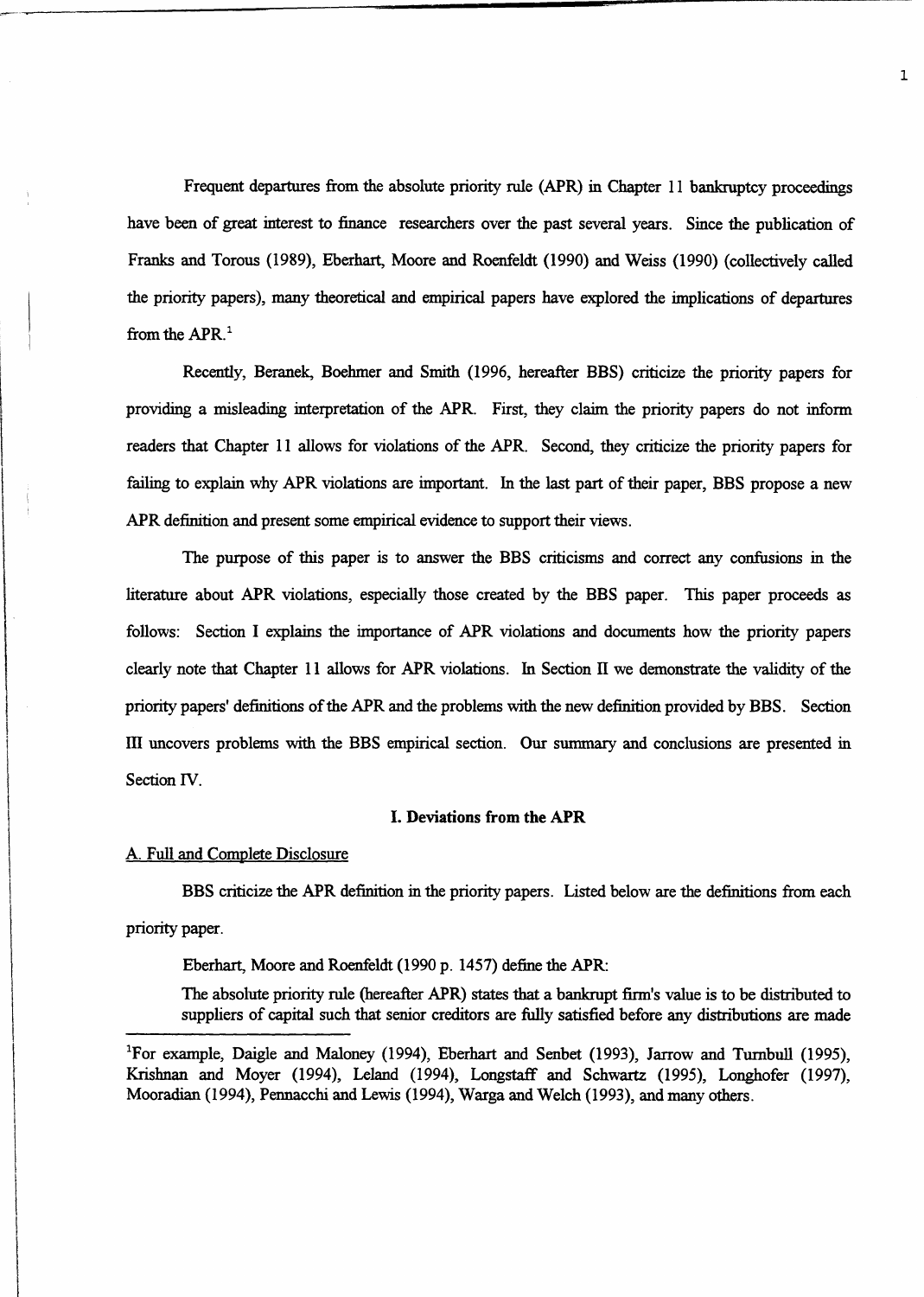to junior creditors, and junior creditors are paid in full before common shareholders.

Franks and Torous (1989, p.748) define the APR:

Absolute priority denies any claimholder a stake in the securities of the reorganized firm, until more senior claims have been fully satisfied.

Weiss (1990, p. 286) defines the APR:

Priority of claims is violated when senior claimants' are not fully satisfied before junior claimants receive any payment.

BBS call these definitions the "laymen's" APR and argue (p. 102): "...the laymen's APR is not current bankruptcy law." However, it is irrelevant whether the priority paper definitions are "current bankruptcy law." As will be fully discussed in Section II, the APR definition used by the priority papers is an important underlying assumption in many seminal finance articles and documenting violations of this rule is a key point of the priority papers. Moreover, as discussed below, the priority papers do provide a clear explanation of the Bankruptcy Code's allowance of APR violations.

BBS claim the priority papers mislead readers by failing to explain the law properly (p. 103):

Note the omission of any references to the power of claimants to waive priority rights and compromise their claims.

All three priority papers, however, clearly note that creditors may waive their priority rights.<sup>2</sup> Franks and Torous (1989) argue that departures from the APR occur because Chapter 11 gives shareholders a right to delay the reorganization process; therefore, creditors agree to violate the APR to resolve the bankruptcy faster. Eberhart, Moore and Roenfeldt (1990) devote an entire section of their paper (Section **III.B)** to testing the Franks and Torous explanation for why creditors waive their priority rights and they find some support for this explanation. Moreover, in the first part of their paper, Eberhart, Moore and Roenfeldt clearly state (p. 1458): "Reorganization of the corporation is governed by Chapter 11

<sup>&</sup>lt;sup>2</sup>All three studies document regular violations of the APR but each has a different focus. Franks and Torous focus on why creditors agree to deviations from the APR and how these deviations can resolve the underinvestment problem. Eberhart, Moore and Roenfeldt measure the magnitude of APR violations and test the degree to which the capital markets anticipate these violations as of the bankruptcy filing date. Weiss documents the extent of departures both among creditors and between creditors and equity holders besides presenting evidence on the direct costs of Chapter 11.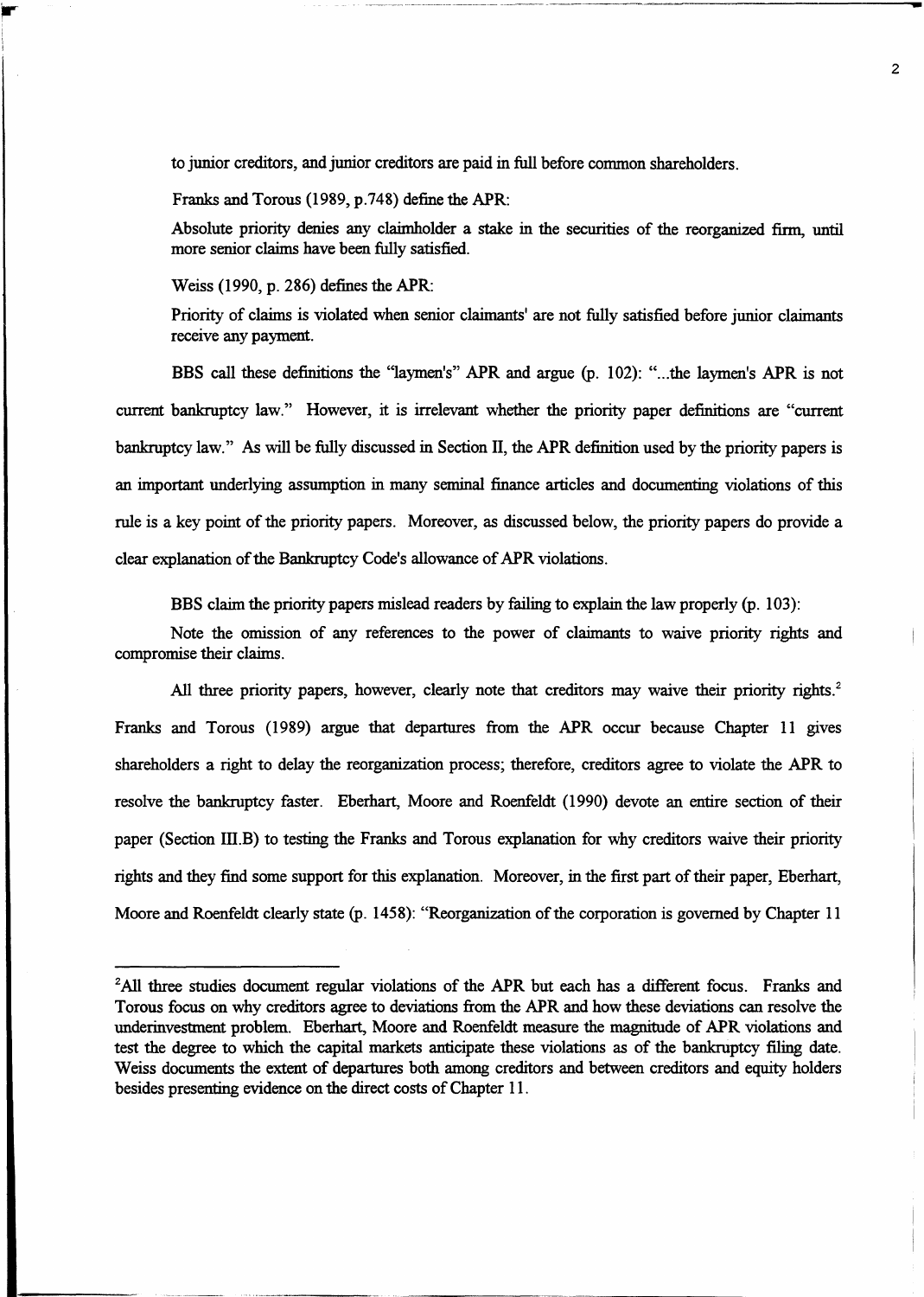of this Act, *and this chapter does not generally require that the APR be followed (italics* added)." Weiss (1990, p. 290) not only states "the Code allows priority of claims to be violated" but describes how the voting process allows violations and explicitly discusses claimants waiving their rights.

BBS acknowledge the quotation on page 1458 from Eberhart Moore and Roenfeldt shown above (albeit it in a footnote), and—in another footnote--that Franks and Torous point out that creditors may waive their priority rights. Perhaps to overcome the apparent contradiction between their initial claim and their footnote acknowledgments, BBS state (p. 105):

These authors, while implying that creditors may waive priority rights, by asserting that plans must be approved by claimants, nevertheless neglect to advise nonbankruptcy readers that this right is explicitly *mandated* by the Bankruptcy Code.

As explained above, the priority papers do not *imply* that creditors may waive their priority rights- they clearly state it. The fact that they do not state "that this right is explicitly *mandated"* is a meaningless semantic point. The priority papers do not contain a lengthy discussion of the Bankruptcy Code because it is not their focus. They do, however, refer the reader to several different articles for additional details on the Bankruptcy Code and explain why creditors may waive their priority rights. In contrast, BBS not only fail to explain why creditors waive their priority rights, they also fail to reference the extensive literature in this area.' Instead, BBS state (p. 104): "The task of explaining, however, why creditors in general frequently waive their rights in a reorganization is an important issue beyond the scope of this paper."

### B. The Importance of APR Violations

With their title, statements<sup>4</sup> and underlying tone, BBS argue that deviations from the APR definition proposed in the priority papers are unimportant. This argument, however, fails to recognize that

<sup>&</sup>lt;sup>3</sup>The only exception is a passing reference to the Franks and Torous explanation of why creditors waive priority rights.

<sup>&#</sup>x27;For example, BBS state (p. 109) "Without exception, authors did not inform their readers why enumerations of deviation were important."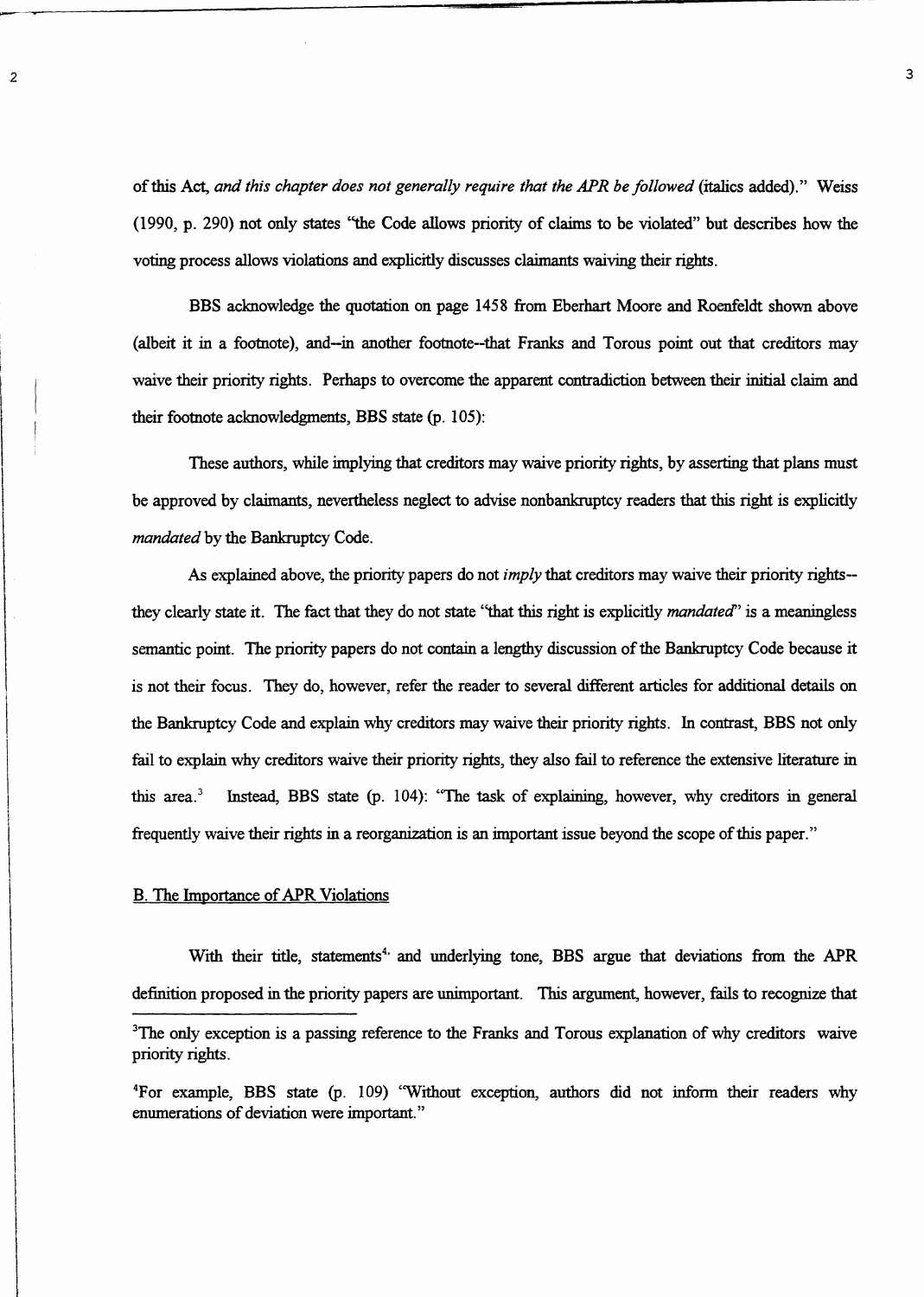the APR--as defined by the priority papers--is explicitly or implicitly assumed in many seminal finance models. For instance, Black and Scholes (1973) show that equity can be viewed as a call option on the underlying firm value. The face value of the (zero-coupon) debt can be viewed *as* the stock's exercise price and the debt's maturity as the stock's time to expiration. In this analogy, bankruptcy occurs when the firm value is below the debt's face value at maturity and the stock finishes out-of-the-money. The APR is followed because shareholders receive nothing when the bondholders have not been fully paid.

In another study, Merton (1974) draws upon the corporate securities as options notion to show how risky debt is the sum of a long position in a risk-free bond and a short position in a put provision on the underlying firm value (where the exercise price equals the face value of the risk-free bond). Myers (1977) shows that shareholders have an incentive to underinvest when the investment gains accrue to the bondholders. Both of these studies also assume that the APR holds. Other examples include Scott (1976), Kim (1978) and many others.

Apparently, BBS are unaware of the prevalence of the ("laymen's") APR definition in the finance literature. This may explain why they criticize the priority papers for failing to explain why deviations from APR are important (p. 105):

Moreover, if violations of the laymen's APR are legal consequences of the bankruptcy process, these authors fail to disclose why it is important to count the number of violations.

Franks and Torous (1989), though, show how the Myers (1977) underinvestment problem is reduced when there are deviations from the APR. Counting the number of violations is important because if APR violations are rare, the market may not expect these violations and the underinvestment problem will not be reduced. As mentioned earlier, since the publication of the priority papers many studies have drawn upon their results to investigate the implications of departures from the APR.'

In summary, the APR definition posited in the priority papers is based on the definition assumed in many seminal finance articles. The large number of finance articles assuming adherence to the APR,

5Supra footnote 1.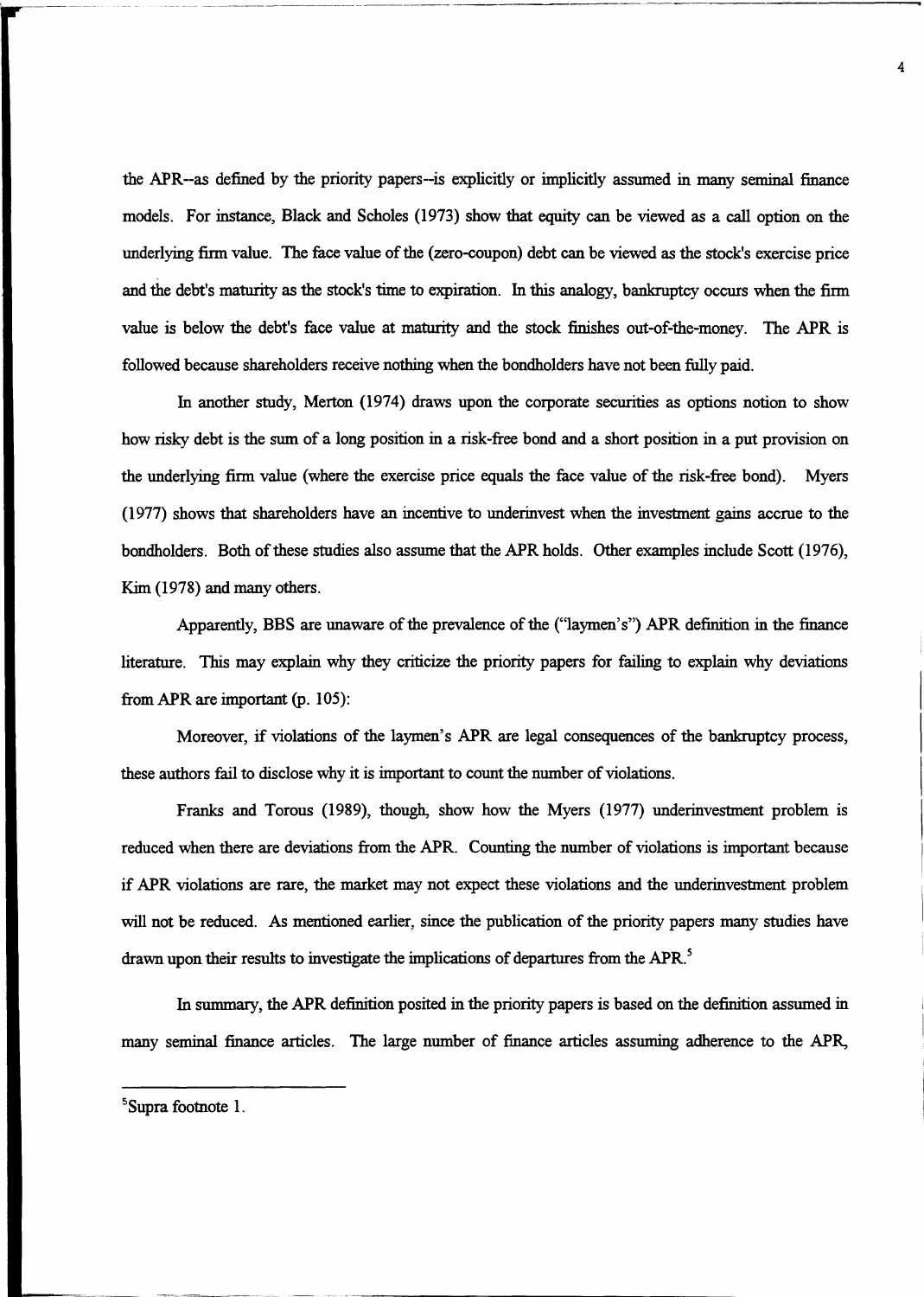before the publication of the priority papers, is why documented departures from this rule have been of such great interest.

## **II. The Legal View of the APR**

### A. The BBS Definition of the "laymen's" APR

**BBS** posit the following definition of the "laymen's" APR (p. 102):

... A rule of strict, inflexible priority that mandates that senior creditors—a category that includes secured creditors—be paid in full before junior creditors or equity interests receive any share of a reorganized company.

BBS go on to argue that the priority rules stated in the Bankruptcy Code give secured creditors priority over junior creditors only on the value of collateral. If the value of the collateral is less than the allowed claim of the secured creditor, the shortfall is classified as a junior creditor claim. Therefore, the secured claim can be bifurcated into a senior and junior creditor claim. Their use of the term "laymen's" above is apparently meant to underline their belief in the incomplete nature of the APR *as* defined by the priority papers.

We disagree with this belief and interpretation of the APR. The APR definition provided by the priority papers does not mention secured creditors because the role of secured debt has not been of primary interest to finance researchers. The seminal papers by Black and Scholes (1973), Merton (1974), Myers (1977) and many others do not make a distinction between secured and unsecured debt. In fact, as with many other models, these three models assume capital structures with equityholders and a single class of creditors.

Consistent with this history, Eberhart, Moore, and Roenfeldt focus on APR violations between all creditors and shareholders. Their documentation of departures from the APR appeals to the most basic premise of the rule - all creditors should be paid in full before shareholders receive any payment. With this focus, the bifurcation of secured claims is irrelevant. Even if secured creditors have some of their claim relegated to an unsecured claim, they still have priority over the shareholders. Bifurcation does not change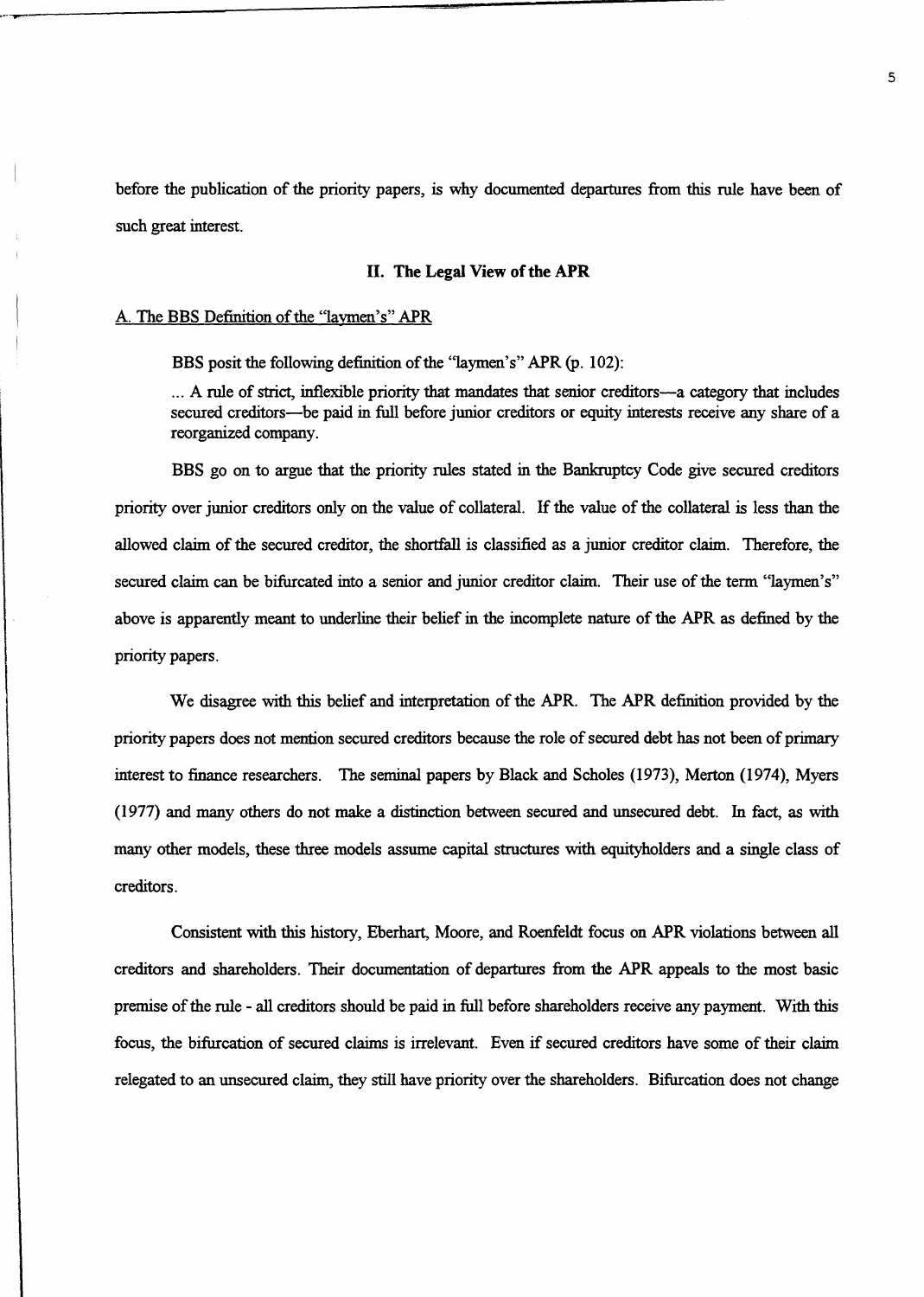the amount owed to all creditors (the issue of post-petition interest is discussed below) and so the documentation of APR violations between shareholders and all creditors is unaffected.

The only way bifurcation can affect the amount owed to all creditors is when the amount owed to secured creditors changes *as time* passes and post-petition interest accrues (i.e., interest accruing during the bankruptcy reorganization period). As traditionally defined in the finance literature (and in the priority papers), however, the APR does not consider post-petition interest because the seminal models that appeal to this rule treat bankruptcy as an outcome, not the beginning of a potentially lengthy process.

BBS only mention post-petition interest briefly and not in the context of how it may affect the amount owed to all creditors. In contrast, Weiss—who does examine APR violations between secured and unsecured creditors—gives a careful discussion of post-petition interest. As he states (p. 292):

Bankruptcy law has traditionally been vague about whether secured creditors receive interest on their claims over the bankruptcy period. The Supreme Court has recently clarified this issue in United Savings Association of Texas v. Timbers of Inwood Forest Associates, Ltd. According to an opinion written by Justice Scalia, secured creditors receive interest on their loans at the rate specified up to the value of their secured interest. Once that maximum is reached, no further interest is allowed.

#### B. A Better Definition of the APR?

BBS propose an alternative to the priority papers' definitions of the APR with their "Legal View of

APR." This definition consists of three elements (p. 104):

The first of which is essentially the laymen's APR ... . Second, the legal APR is subject to the vital modification that creditors have the power to waive their contractual priority rights. Third, the legal APR adds the modification that secured claims, which are senior claims, are subject to bifurcation.

The "Legal View of APR" is an idiosyncratic phrase that provides an incomplete description of how claims are paid in Chapter 11. For instance, the Bankruptcy Code gives firms some discretion in where they file for Chapter 11. Weiss (1990) argues there is a correlation between the location of the bankruptcy court and the regularity of APR violations. Baird and Jackson (1984) note how some bankruptcy judges, who believe markets usually undervalue bankrupt firms, conduct their own valuations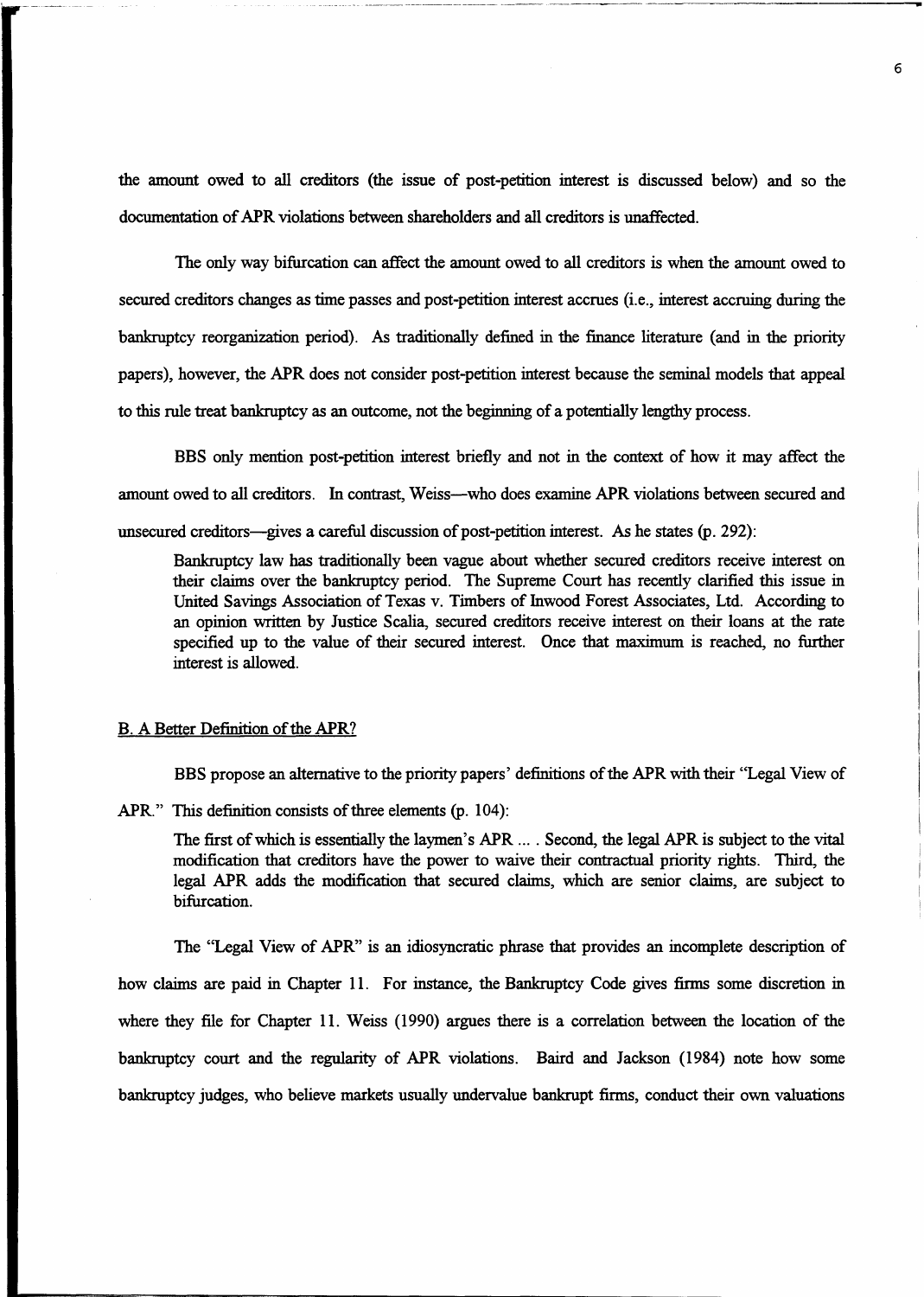even though their valuations are consistently shown to be significantly inflated. By overvaluing the firm, these judges can appear to be giving senior claimants much more than they are actually receiving. Tax laws also have an important influence on the distribution of payoffs. Weiss (p. 292) notes the "...Cooperation of the equity holder is essential to maintain the corporate shell and preserve tax-loss carryforwards. Equity holders may receive a distribution of funds from an insolvent firm in return for their cooperation."

No discussion of the issues mentioned above is contained in the "Legal View of APR." Most importantly, because the "Legal View of APR" is not the APR definition used in the finance literature, we think the introduction of this term may create some confusion about the APR definition.

### **III. The Empirical Evidence of BBS**

Notwithstanding certain data problems, BBS argue that (p. 106) " . . . the most direct test of the degree to which strict priority (the "laymen's" APR modified by bifurcation) affects equity interests is to note the number of settlements in which equity receives nothing."<sup>6</sup> This is interesting because--as noted earlier--on page 105 BBS question why it is important to count the number of APR violations and then they conduct their own count on the very next page.

BBS find that 33.8% of firms fail to provide for any equity distributions, compared with the previous high of 22% documented by Franks and Torous. They do not mention the significant difference in the sample periods from that of the priority papers (there is an overlap of only two years) and we think this

<sup>&#</sup>x27;Since the publication of the priority papers, new methods of collecting bankruptcy data have become known and those on the frontier of empirical research in this area are obligated to use these new methods. For example, Hotchkiss (1995) undertakes an exhaustive search and constructs a sample of 197 firms emerging from bankruptcy. Eberhart, Altman and Aggarwal (1998) conduct an extensive search of firms emerging from bankruptcy with stock trading on the NYSE, AMEX or NASDAQ and build a sample of 131 firms. The BBS empirical section seeks to achieve (p. 106) "more definitive conclusions" of APR violations by constructing a larger sample but they gather their sample using dated methods. As a result, their sample consists of only 68 firms. The Eberhart, et al. sample period covers a longer period **than BBS** but 108 of their firms emerge during the period the BBS sample covers.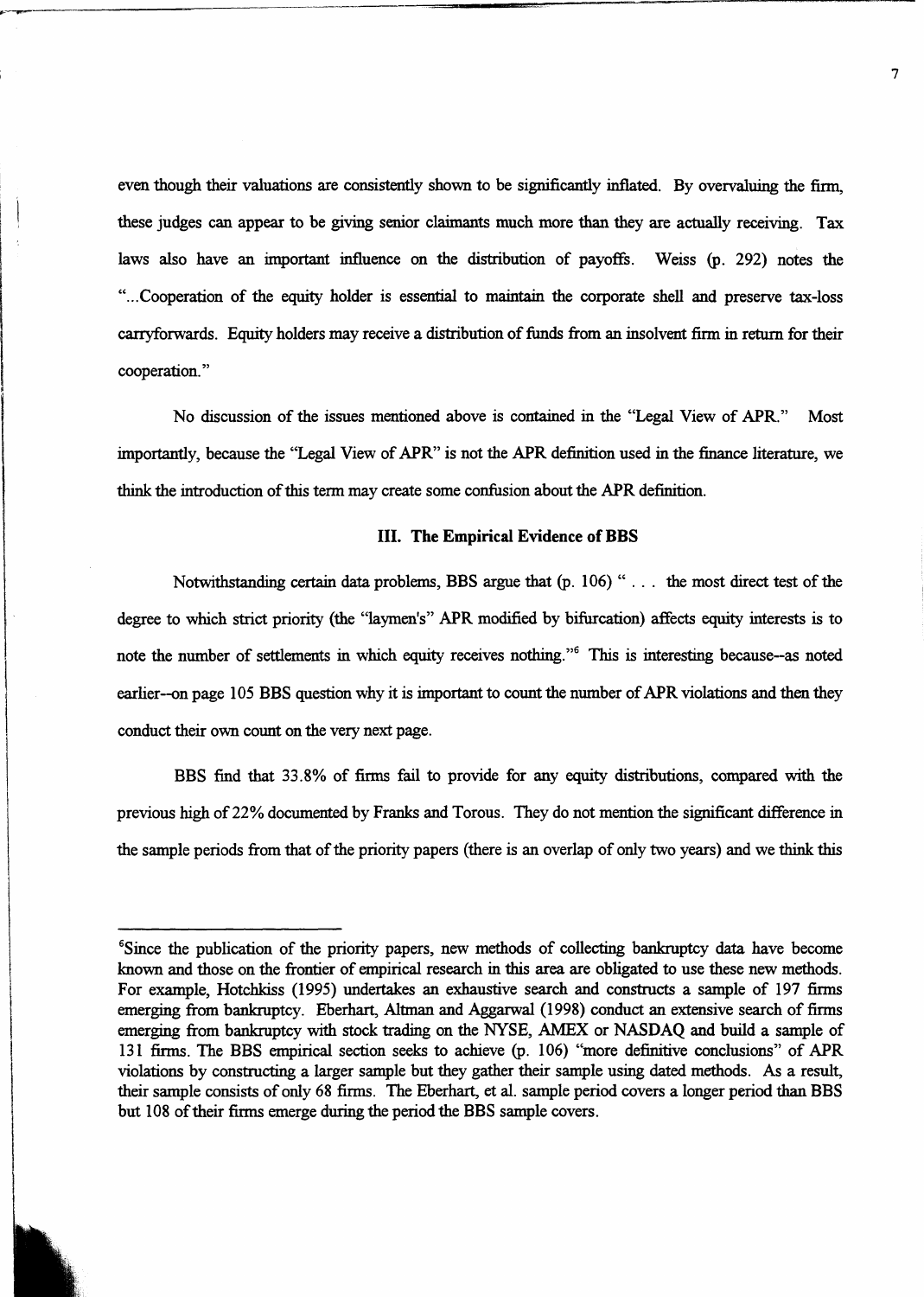difference makes the comparison questionable<sup>7</sup>

Based on finding 33.8% of their cases have no equity distributions, BBS conclude (p. 109) "that a large proportion of reorganizations closely follow a strong form of strict priority." This conclusion implies that APR violations are unimportant even though this finding still leaves 66.2% of their firms with possible APR violations between all creditors and shareholders. Moreover, BBS do not attempt to measure the size of APR violations in cases where the rule is not followed (as, e.g., Eberhart, Moore and Roenfeldt do in their measures of the size of APR violations). Finally, despite spending much of the first part of their paper discussing APR violations between senior and junior creditors, BBS ignore this issue in their empirical section.

### **IV. Conclusions**

Departures from the absolute priority rule (APR) in Chapter 11 bankruptcy proceedings have been of great interest to finance scholars throughout the 1990s. In a recent article appearing in this journal, Beranek, Boehmer and Smith (1996, BBS) criticize three of the early articles in this area (Franks and Torous (1989), Eberhart, Moore and Roenfeldt (1990) and Weiss (1990); collectively called the priority papers), among others. BBS argue that deviations from the APR--as defined in the priority papers--are unimportant and that the Bankruptcy Code does not require adherence to this rule. We show that the APR definition posited in the priority papers is based on the definition assumed in many seminal finance articles and it is deviations from this APR definition that has created so much interest among financial economists. Moreover, the priority papers clearly note that the Bankruptcy Code does not require adherence to the APR.

BBS present an alternative definition of the APR that they call the "Legal View of APR." We demonstrate that this definition is an arbitrary phrase that provides an incomplete description of how claims are paid in Chapter 11.

<sup>&#</sup>x27;For example, Betker (1995) identifies some factors that affect APR violations and these change over time.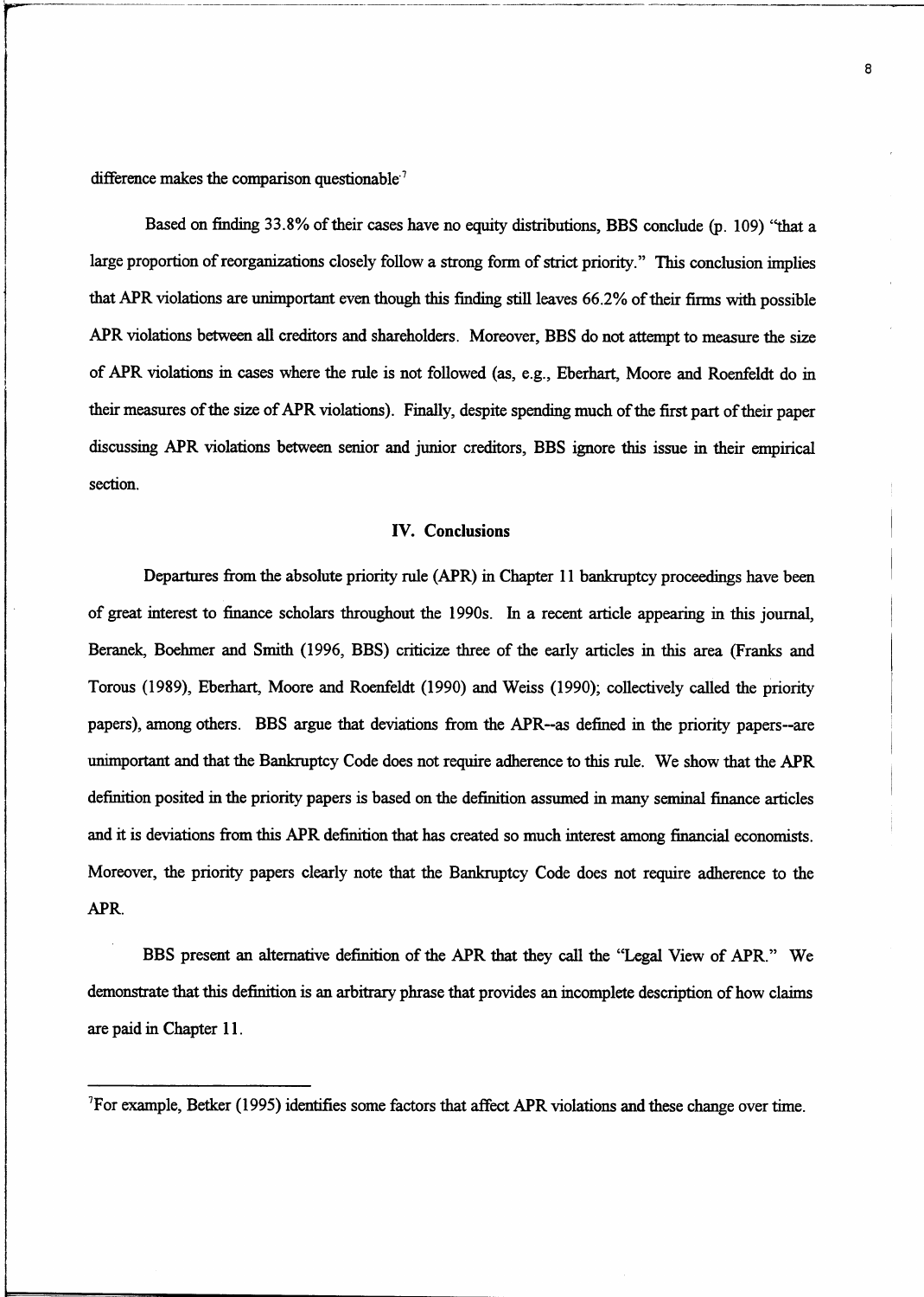BBS present some empirical evidence to support their views. Their primary conclusion seems to be that APR violations are unimportant. We show that this conclusion is incorrect because most of their sample firms do have possible APR violations; moreover, BBS do not try to measure the size of APR violations and ignore the possibility of APR violations between senior and junior creditors.

In summary, we demonstrate that the priority papers' APR definition is the proper one for financial economists to consider and why APR violations have been interesting to finance researchers. We hope this clarifies the purpose of the priority papers.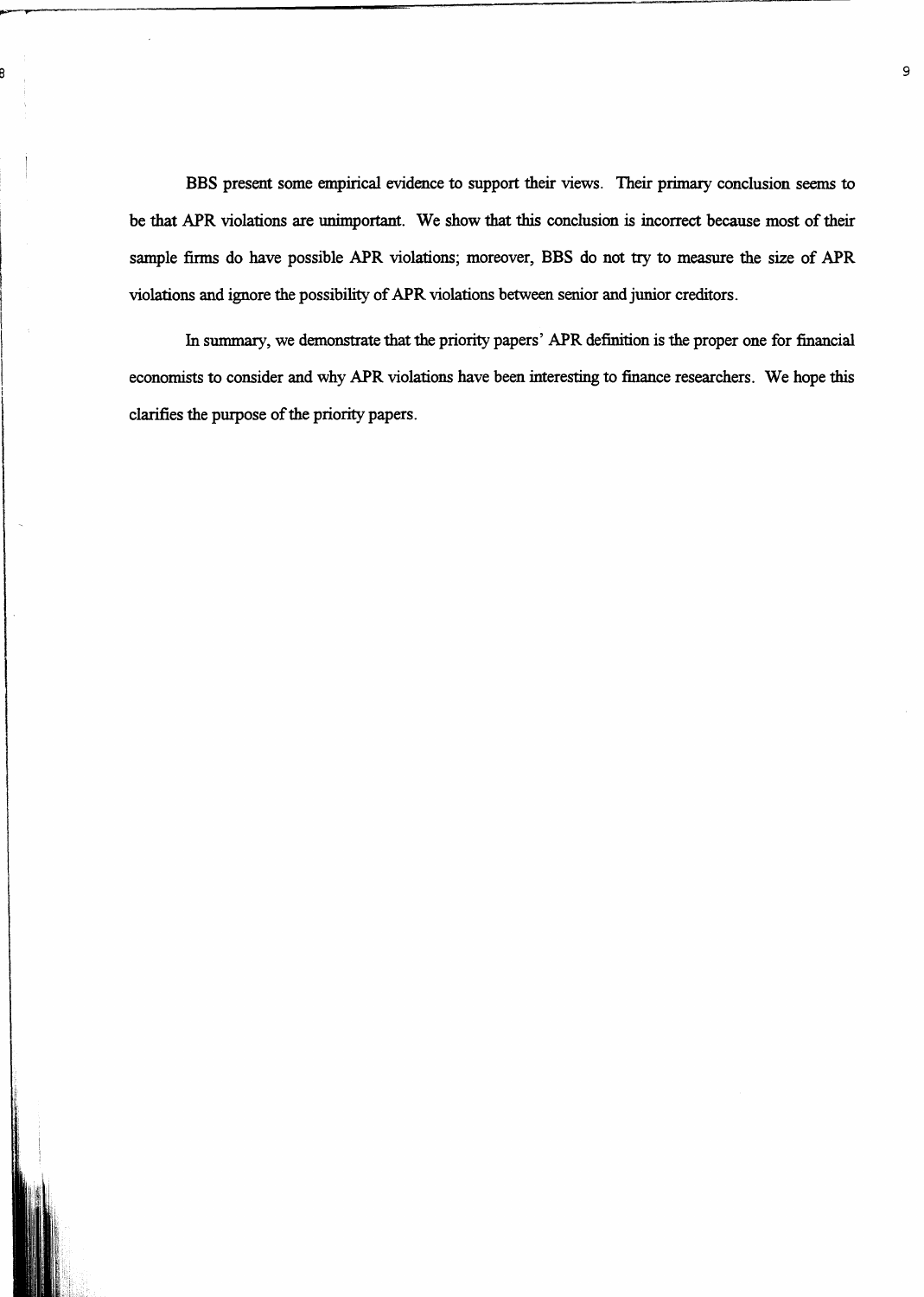#### **REFERENCES**

Altman, Edward I. , 1993, *Corporate Financial Distress and Bankruptcy,* John Wiley and Sons, New York.

Beranek, William, Robert Boehmer and Brooke Smith, 1996, Much ado about nothing: Absolute priority deviations in chapter 11, *Financial Management,* 25, 102-109.

Betker, Brian L., 1995, Management's incentives, equity's bargaining power, and deviations from absolute priority in chapter 11 bankruptcies, *Journal of Business,* 68, 161-183.

Black, Fischer and Myron Scholes, 1973, The pricing of options and corporate liabilities, *Journal of Political Economy,* 81, 637-654.

Daigle, Katherine H. And Michael T. Maloney, 1994, Residual claims in bankruptcy: An agency theoretic explanation, *Journal of Law and Economics,* 37, 157-192.

Eberhart, Allan C., William T. Moore and Rodney L. Roenfeldt, 1990, Security pricing and deviations d F F  $F$  I c F f  $-d$   $-c$ from the absolute priority rule in bankruptcy proceedings, *Journal of Finance,* 45, 1457-1469. FHI d Hf d ff F

and Lemma Senbet, 1993, Absolute priority rule violations and risk incentives for financially distressed firms, *Financial Management,* 22, 101-116.

, Edward I. Altman and Reena Aggarwal, 1998, The equity performance of firms emerging from bankruptcy, forthcoming, *Journal of Finance.*

Franks, Julian R. and Walter N. Torous, 1989, An empirical investigation of U.S. firms in reorganization, *Journal of Finance,* 45, 747-769.

Hotchkiss, Edith S., 1995, The post-emergence performance of firms emerging from chapter 11, *Journal of Finance,* 50, 3-21.

Jarrow, Robert A. And Stuart M. Turnbull, 1995, Pricing derivatives on financial securities subject to credit risk, *Journal of Finance,* 50, 53-85.

Kim, E. Han, 1978, A mean-variance theory of optimal capital structure, *Journal of Finance,* 33, 45-63.

Krishnan, V. Sivarama and R. Charles Moyer, 1994, Bankruptcy costs and the financial leasing decision, *Financial Management,* 23, 31-42.

Leland, Hayne E., 1994, Corporate debt value, bond covenants, and optimal capital structure, *Journal of Finance,* 49, 1213-1252.

Longhofer, Stanley D., 1997, Absolute priority rule violations, credit rationing, and efficiency, *Journal of Financial Intermediation,* forthcoming.

Longstaff, Francis A. And Eduardo S. Schwartz, 1995, A simple approach to valuing risky fixed and floating rate debt, *Journal of Finance,* 50, 789-819.

Merton, Robert C., 1974, On the pricing of corporate debt: The risk structure of interest rates, *Journal of Finance,* 29, 449-470.

Mooradian, Robert M., 1994, The effect of bankruptcy protection on investment: chapter 11 as a screening device, 49, 1403-1430.

Myers, Stewart, 1977, Determinants of corporate borrowing, *Journal of Financial Economics, 5,* 147-175. Pennacchi, George G. And Christopher M. Lewis, 1994, The value of pension benefit guaranty corporation